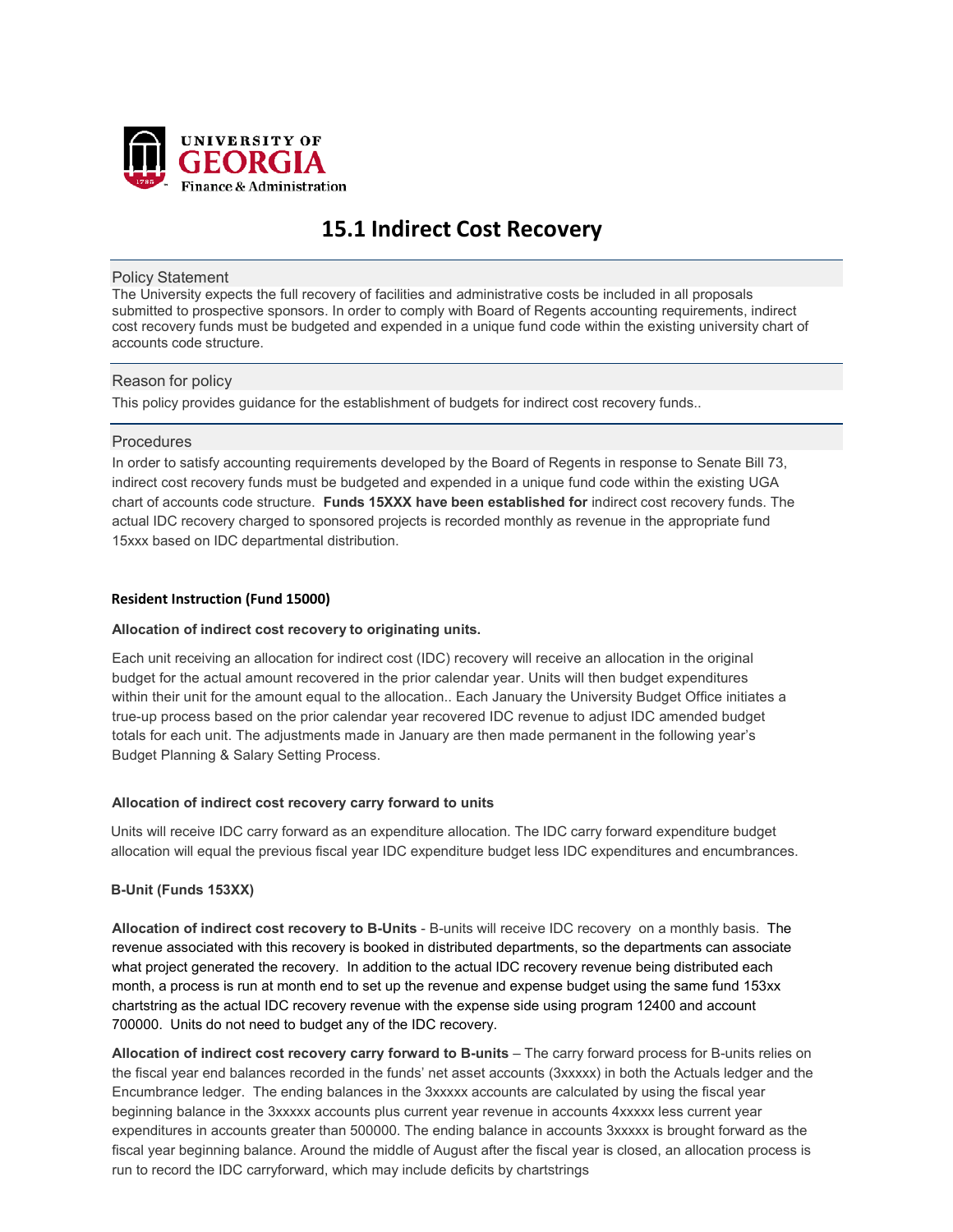# **Fund 20300 - UGARF IDC (Resident Instruction and B-Unit)**

At month end, an allocation process is run to record the UGARF IDC return to the units as revenue in fund 20300 based on that month's IDC revenue recorded in fund 15XXX. This amount represents the other 10% departmental IDC return from UGARF. The process includes creating the entries for the actual revenue (RFICR% GL journals), the entries to budget revenue (RFICRR% budget journals), and the entries to budget the expenditures (RFICRE% budget journals).

Forms/Instructions There are no forms associated with this policy.

Additional contacts Policy Contact: University Budget Office

Phone Number: 706-542-2802

Email: budgets@uga.edu

#### Policy definitions

*Indirect costs*: Indirect costs, or facilities and administrative costs are institutional costs which are not readily identifiable with a particular project or activity but which are necessary to the general operation of the institution and to the conduct of each of the activities performed. Facilities and administrative cost rates are determined in accordance with cost principles promulgated by the federal government.

#### **Responsibilities**

Responsible University Senior Administrator: Vice President for Finance & Administration Responsible University

Administrator: Senior Associate Vice President - Finance Division Policy Owner: Budget Division

Policy Contact: University Budget Office

Phone Number: 706-542-2802

Email: budgets@uga.edu

# Record Retention

Description: This series includes: operating budget expense by categories and functions report; estimated gifts, grants, contracts and clearing account summary report; student fee income and application of funds report; statewide public service source and application of funds; other reports specified by the Chancellor's Office; and institutional budget preparation instructions.

Retention: Annual operating budget: PERMANENT; All other records: 7 years.

#### Policy Appendices

There are no appendices associated with this policy.

#### FAQs

There are no FAQs associated with this policy.

#### Related information

There is no related information for Indirect Cost Recovery.

‹ Revenues Allocated and Budgeted | Student Technology Fees ›

Policy Dates